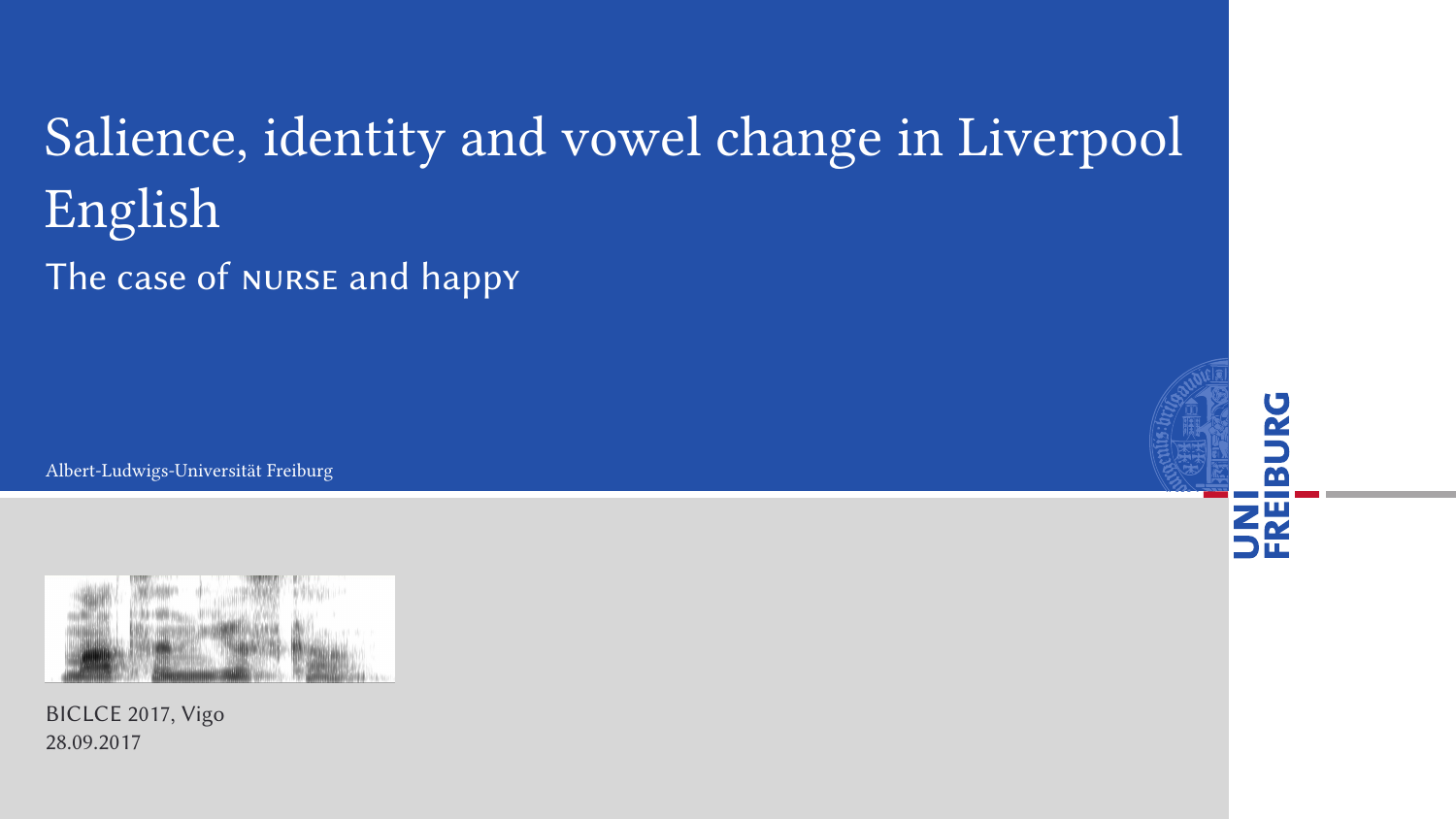# Levelling and the profile of Liverpool English

- **1** dialect levelling involves reduction or elimination of marked (minority) variants through mutual convergence
	- $\blacksquare$  outcome is a linguistic area with larger accent/dialect regions and fewer intra-regional differences than before
	- regional dialect levelling has been attested in Newcastle (Watt 2002), Hull, Reading, Milton Keynes (Williams and Kerswill 1999), Norwich (Trudgill 1999a) and other places
- <sup>2</sup> LE (Scouse) is "very distinctive" (Trudgill 1999b: 70) and among the most heavily stigmatised varieties in the UK (Montgomery 2007)…
- <sup>3</sup> …and could thus be seen as a prime candidate for levelling



UNI<br>FREIBURG Introduction Scouse and levelling Variables Database Results Change

> Stratific Explanati

> > Salience Identity and attitude

Conclusion

References

28.09.2017 Marten Juskan – Salience, identity and vowel change in Liverpool English 2 / 18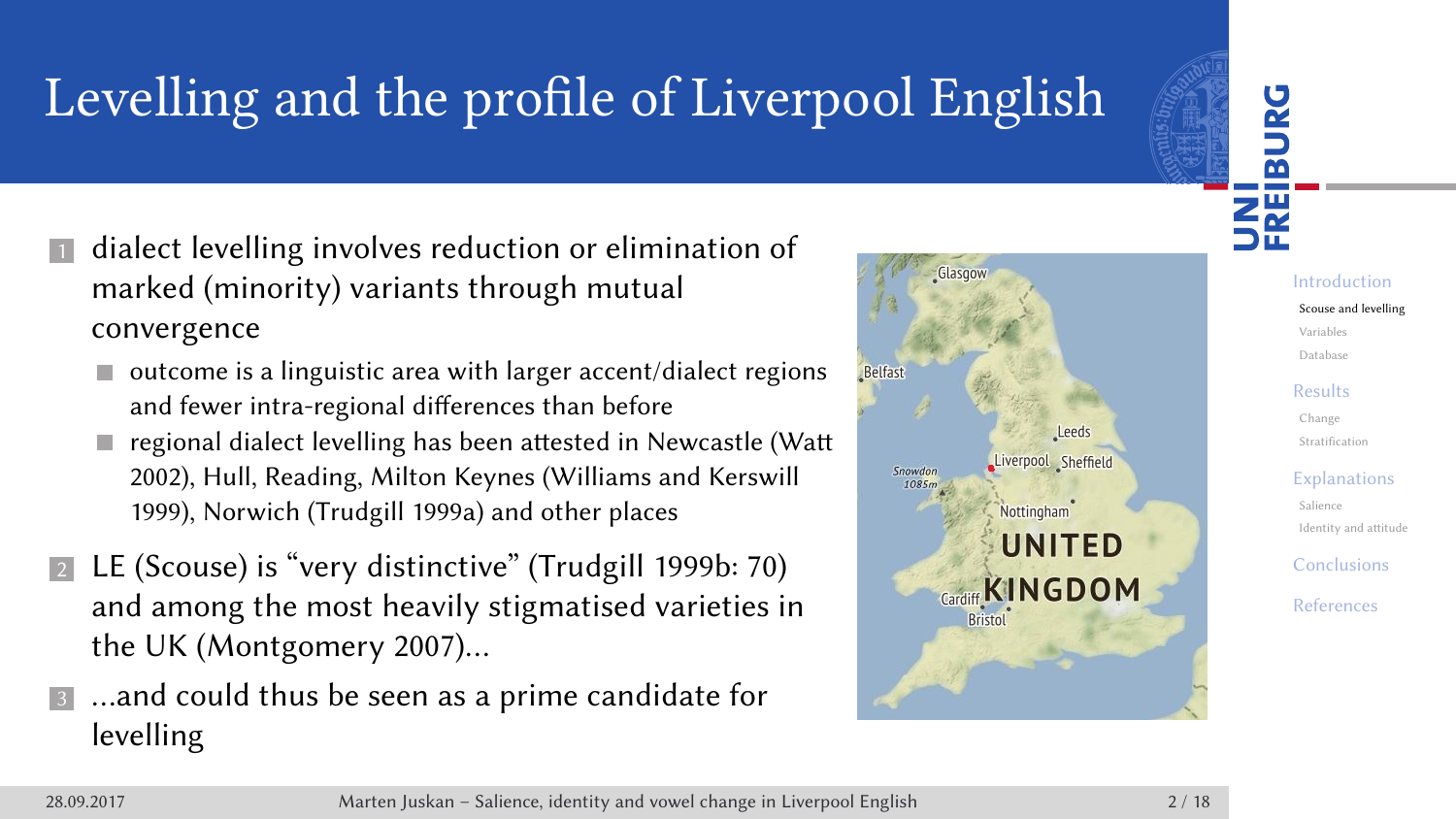#### Scouse getting Scouser

Many (older) Liverpudlians have the impression that Liverpool English is becoming **more** instead of less local:

"Some of the kids today are so uber-Scouse even I don't understand what they're saying" (male, MC, 59)

- Watson (2007) provides evidence for this idea:
	- traditional features such as TH-stopping or /r/-tapping are frequently retained by younger speakers
	- $\blacksquare$  stereotyped lenition of /k/ even increases
	- "Scouse is, we might say, getting Scouser"

example: male, WC, 20

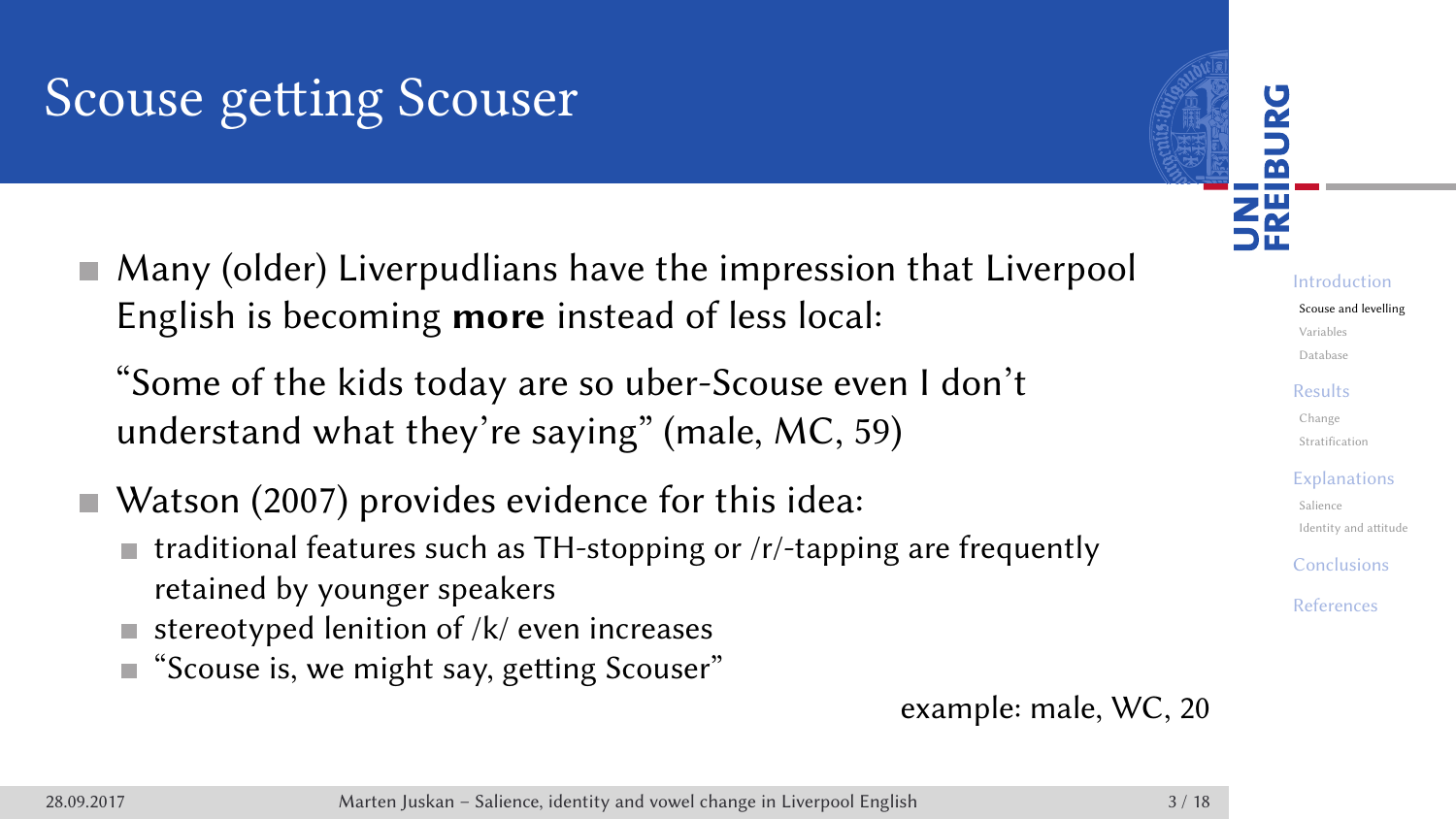# Research questions

- Are young speakers at least as or , more Scouse' with respect to other variables as well?
- <sup>2</sup> What is behind the rise of local features?



Introduction Scouse and levelling Variables Database Results Change Stratifica Explanatio Salience Identity and Conclusion References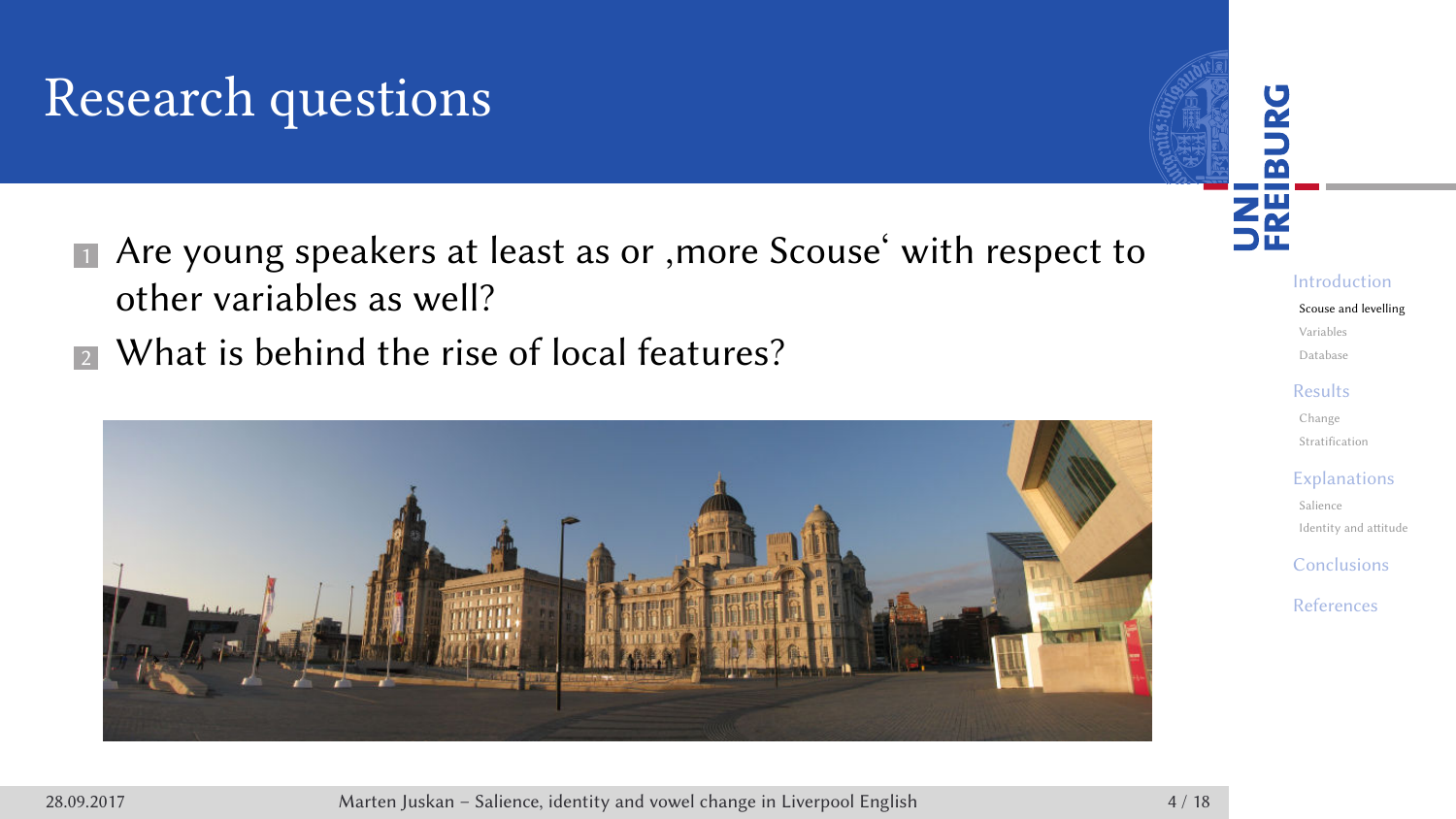# Variables

#### vowels

**happy-tensing nurse-sqare merger** (towards [ɛ]) happy realised with a tense [i] instead of a lax [ɪ]

less salient (and also found elsewhere) fair and fur are (near-)homophones for many Liverpool speakers

highly salient (and largely restricted to Liverpool)

(among others: Trudgill 1999b; Watson and Clark 2013; Honeybone and Watson 2013; Watson and Clark 2015; Juskan 2016)

UNI<br>FREIBURG Introduction Scouse and levelling Variables Database Results Change Stratification Explanations Salience Identity and attitude Conclusions References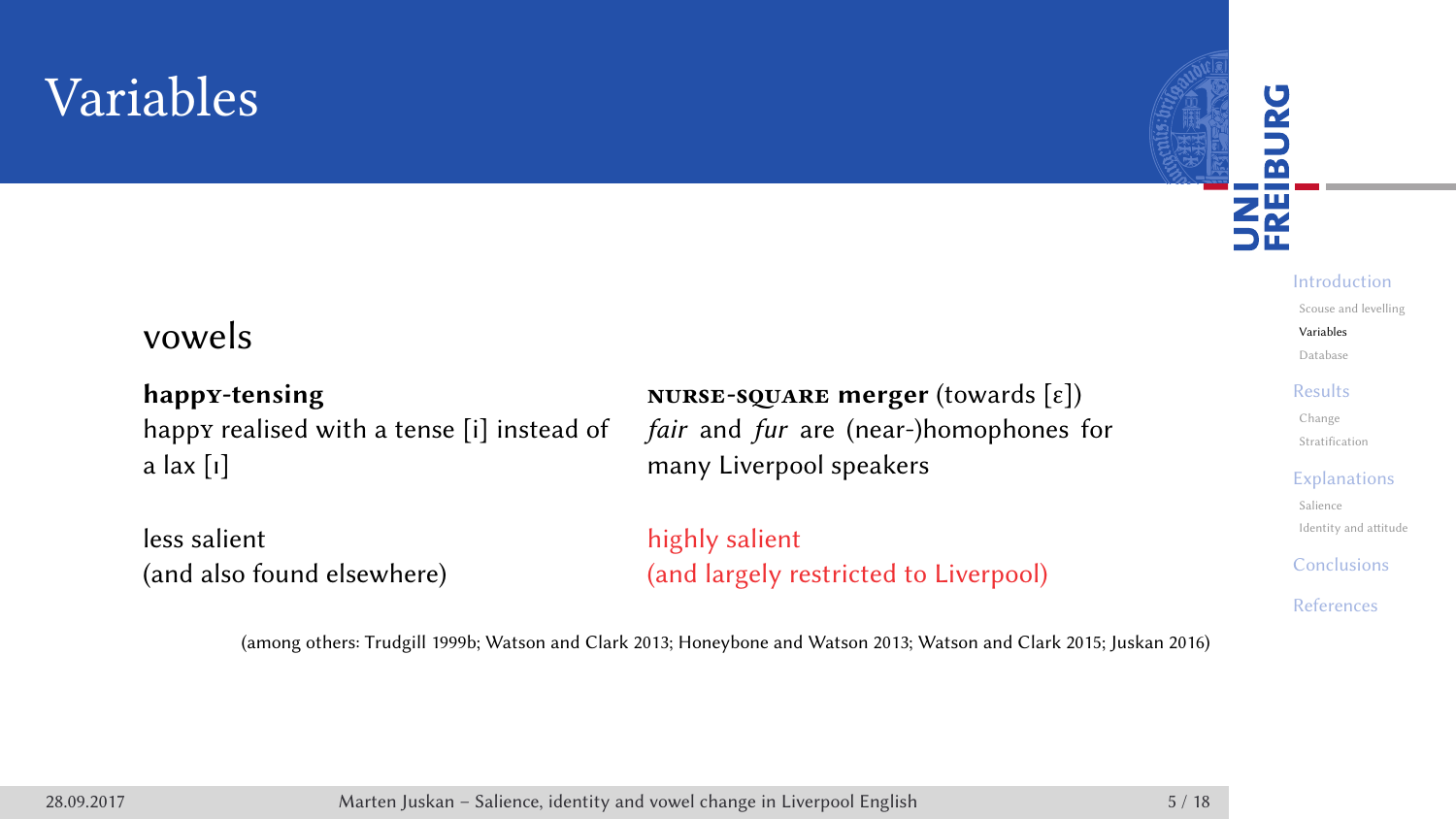#### Database

"classical", one-on-one sociolinguistic interviews

- free speech
- reading passage
- word list
- accent imitation

|              |  |     | 19-29 30-55 56-85 |     |   |   |
|--------------|--|-----|-------------------|-----|---|---|
|              |  | F M |                   | F M | F | M |
| WC 2 2 2 2 1 |  |     |                   |     |   |   |
| MC 2 2 2 2   |  |     |                   |     |   |   |

Table: Age, gender, class of subjects

 $\rightarrow$  about 19 hours of speech and 8000 vowel measurements (normalised following Watt and Fabricius 2002)

| 28.09.201 |  |  |
|-----------|--|--|
|           |  |  |

28.09.2018 Marten Juskan – Salience, identity and vowel change in Liverpool English

Introduction Scouse and levelling Variables Database Results Change Stratificat Explanations Salience Identity and atti **Conclusions** References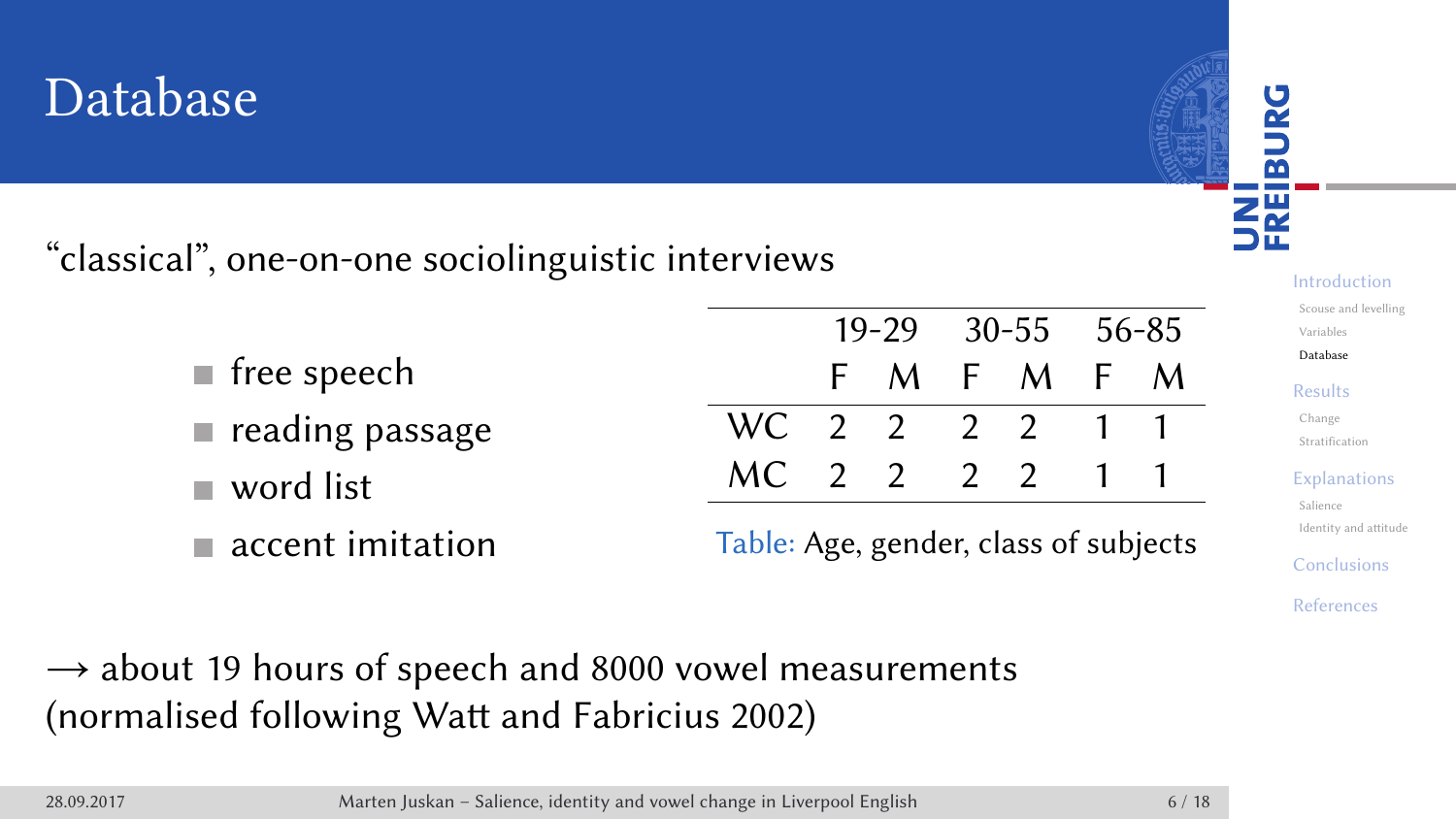

28.09.2017 Marten Juskan – Salience, identity and vowel change in Liverpool English 7 / 18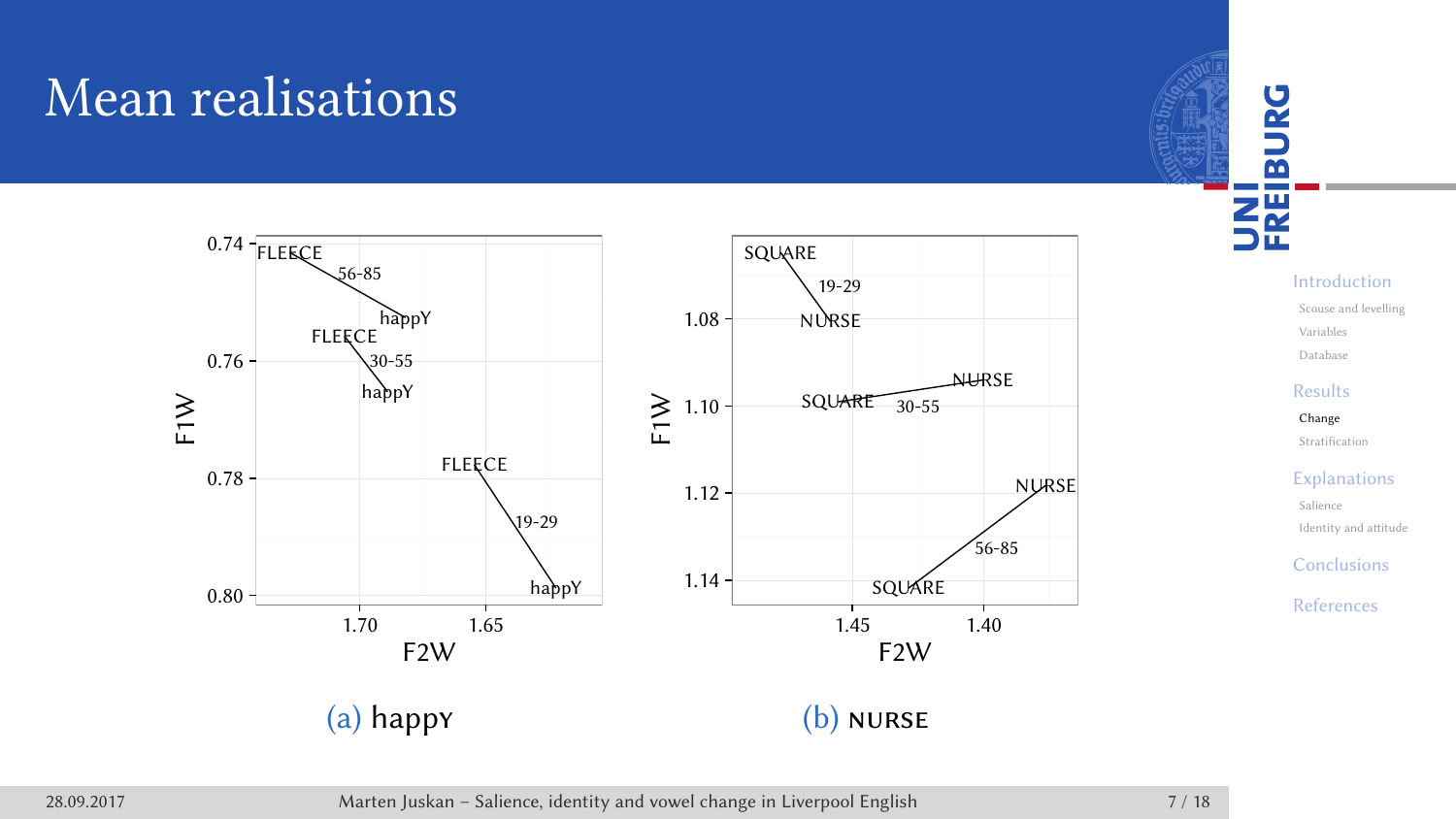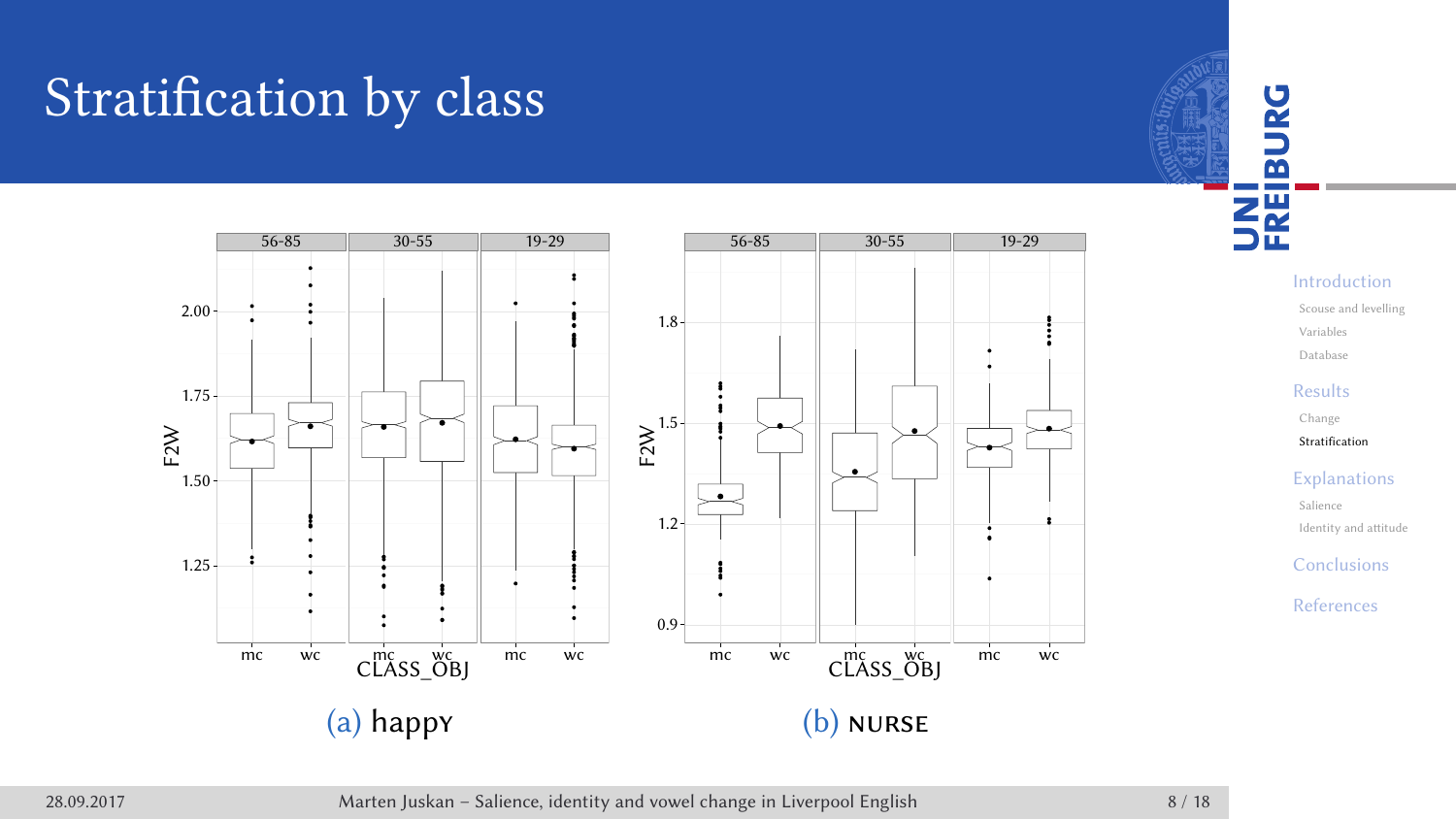# Interspeaker variation



Figure: nurse-square pillai scores



Introduction Scouse and levelling Variables Database Results Change Stratification Explanations Salience Identity and a **Conclusions** References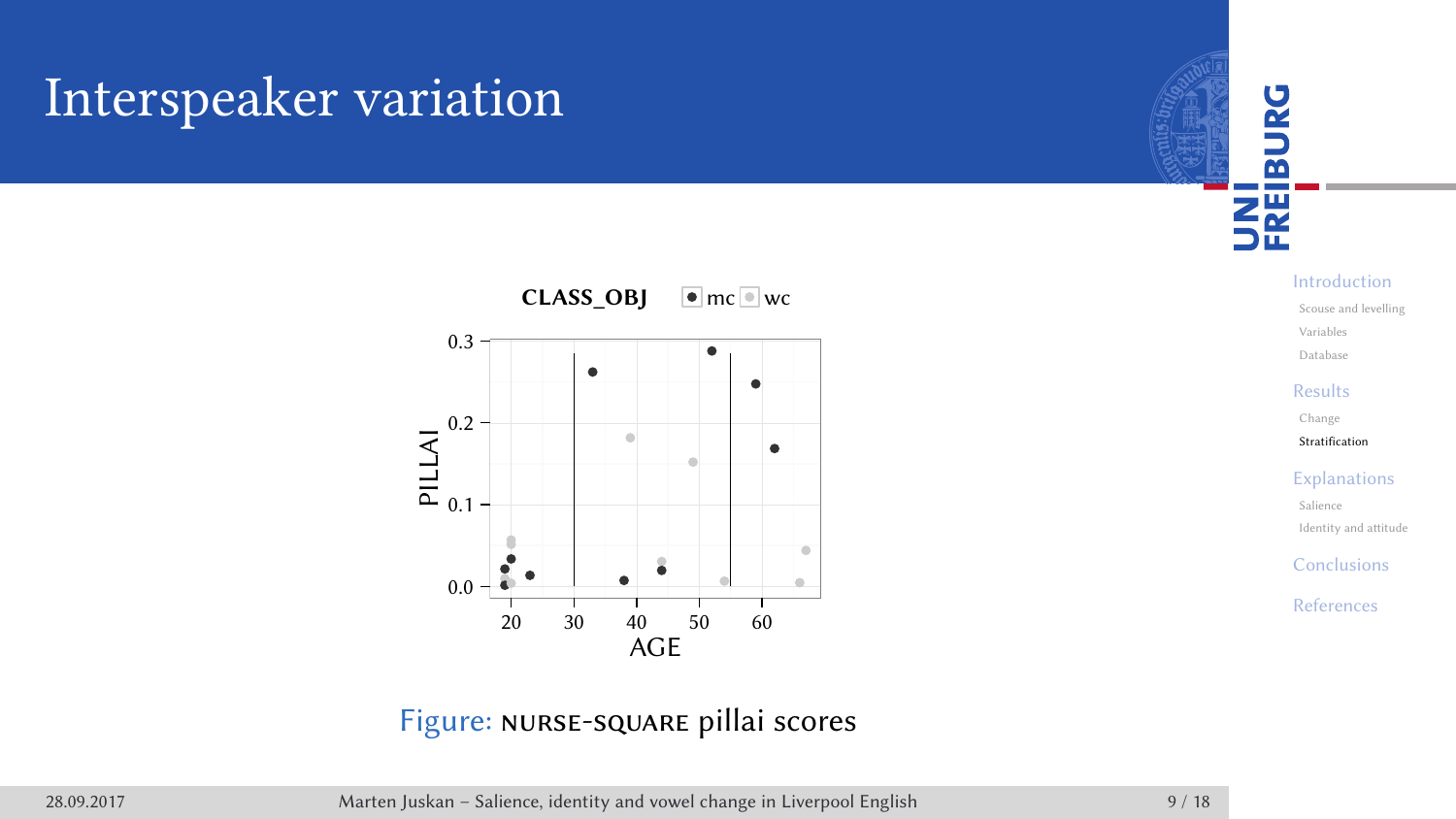# Stratification by gender





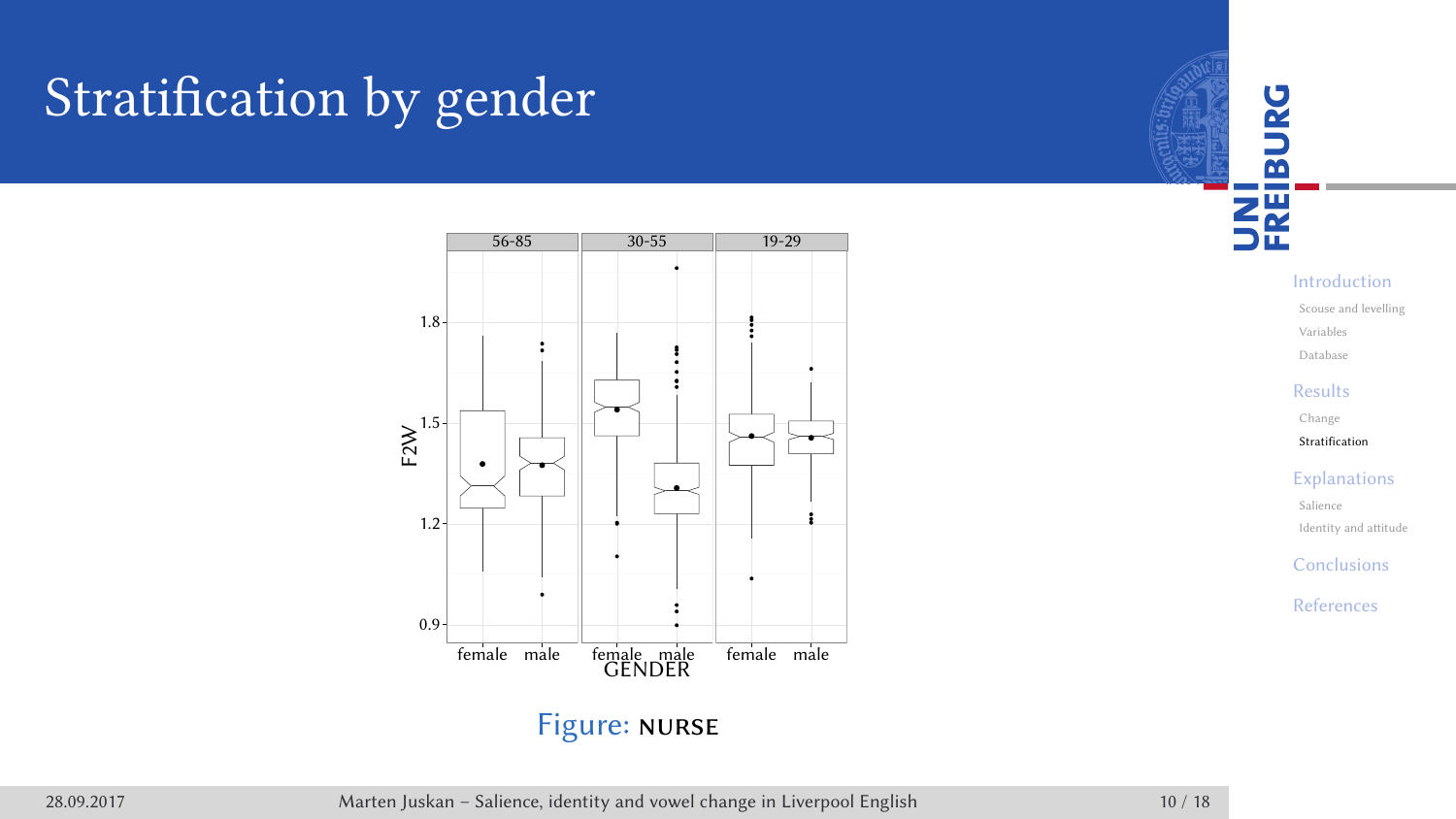#### Salience

- social (and stylistic) stratification
	- $\blacksquare$  little for happy across all speakers
	- more pronounced for nurse, but decreasing in younger generation
- meta-linguistic awareness
	- no explicit comments about tense happy as a feature of Liverpool English
	- some conscious awareness of the nurse-square merger, but again declining for the youngest speakers (higher awareness and some hypercorrection in middle-aged group; wear (male, 52, MC))
- $\rightarrow$  nurse realisations becoming more local due to fading awareness?

UNI<br>FREIBURG Introduction Scouse and levelling Variables Database Results Change Stratificati Explanations Salience Identity and atti Conclusions References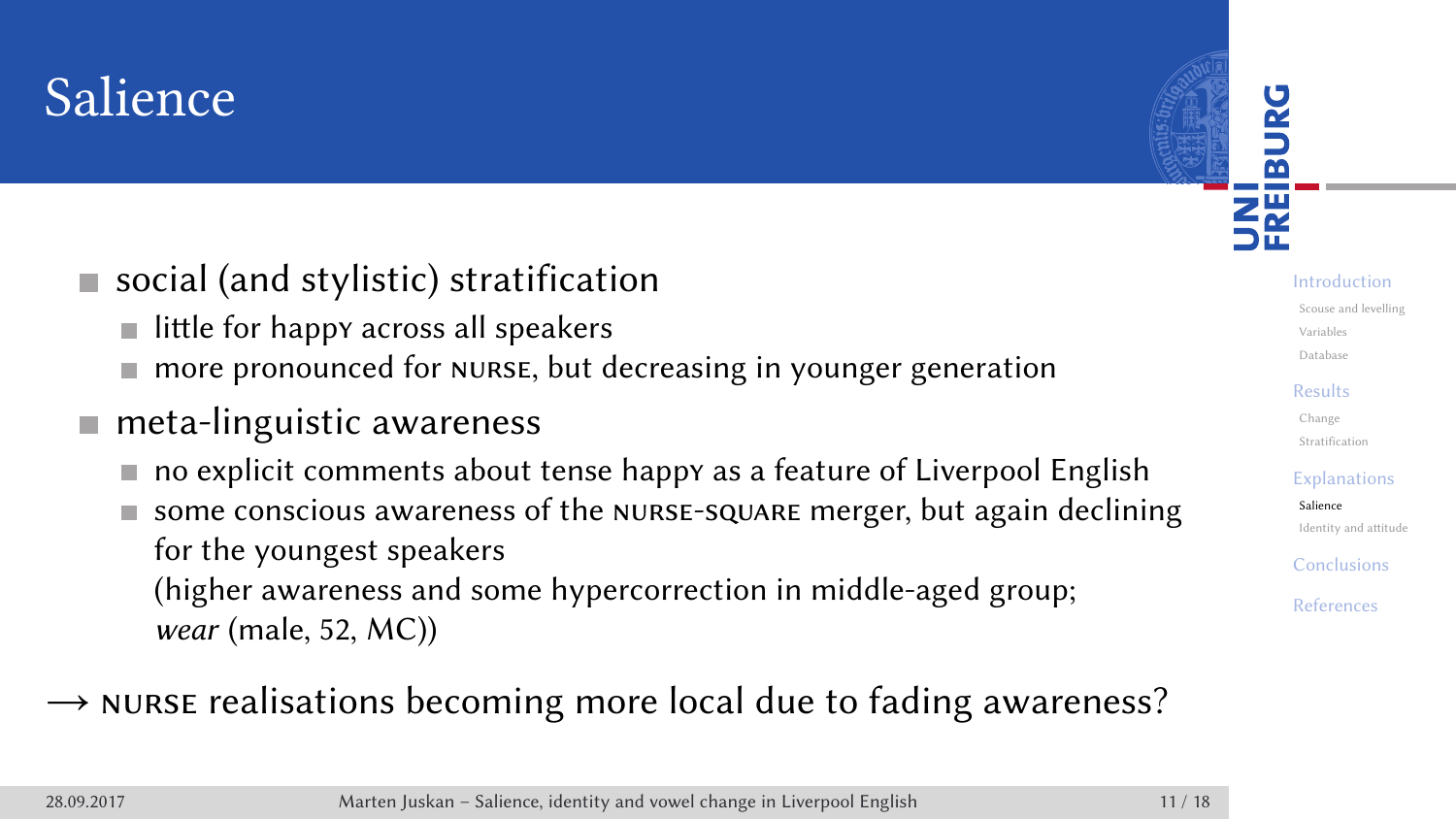#### Socioeconomic improvements

- post-WW2 revival, Beatles era
- unemployment, poverty, crime in the 1970s and 80s
- reorientation from the 1990s onwards
	- new economic focus on culture and tourism
	- physical regeneration of city centre, prestige projects
- European Capital of Culture 2008
	- positive media coverage increased
	- positive impressions about Liverpool in national surveys increased (Garcia, Melville, and Cox 2010)
- $\rightarrow$  "forward-looking self-promotion" (Belchem 2006b)
- $\rightarrow$  Scouse now "cultivated" as a "fashionable accessory" (Belchem 2006a)
- $\rightarrow$  covert prestige of stereotypical Liverpool features

Introduction Scouse and levelling Variables Database Results Change Stratificati Explanations Salience Identity and attitude **Conclusions** References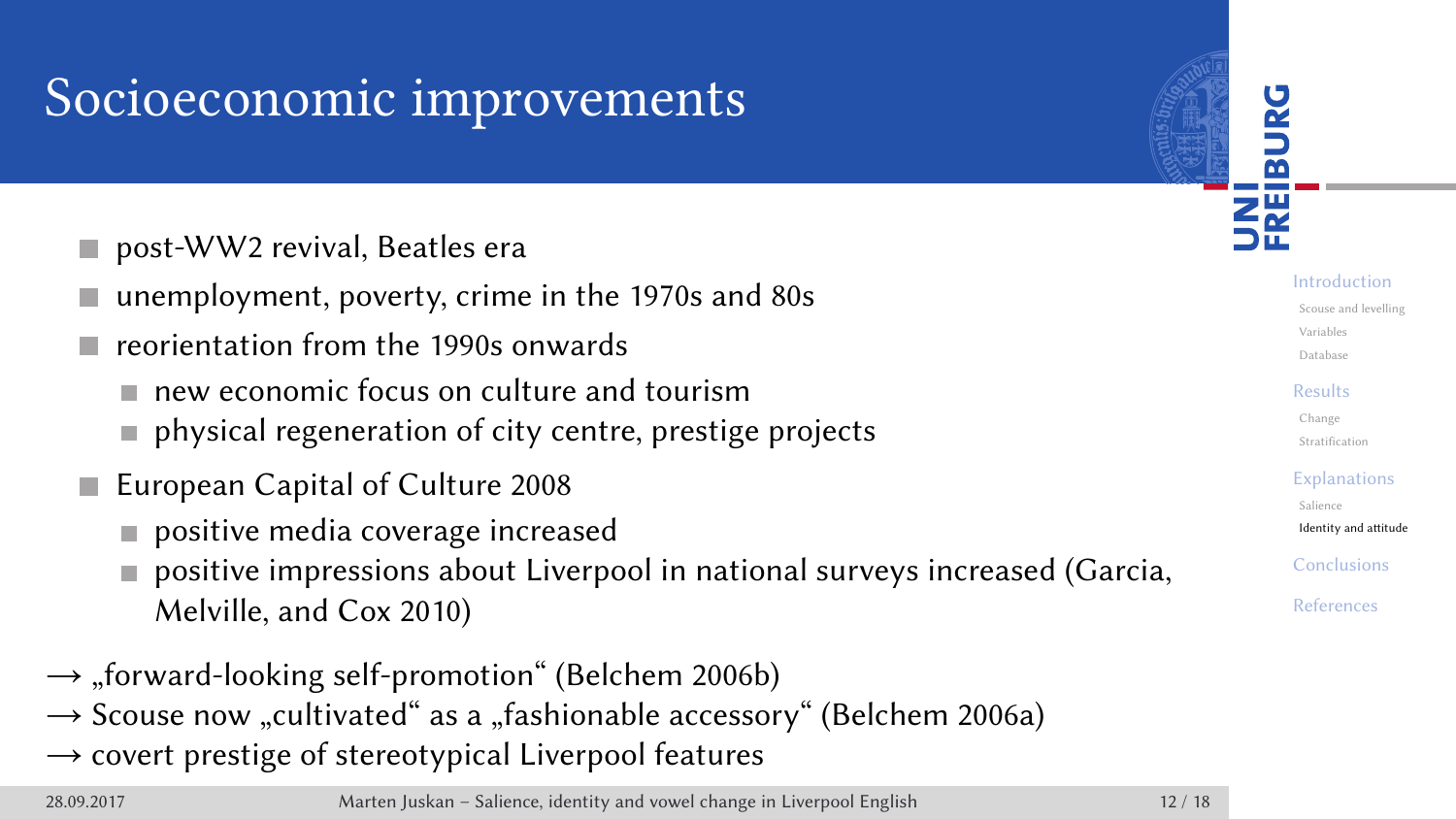# Reurbanisation

- ,official' Liverpool has been growing since 2001 (Office for National Statistics 2016)
- $\blacksquare$  city centre population had already quadrupled in the 1990s (Belchem 2006c)



https://maps.cdrc.ac.uk

Introduction Scouse and levelling Variables Database Results Change Stratification Explanations Salience Identity and attitude Conclusions References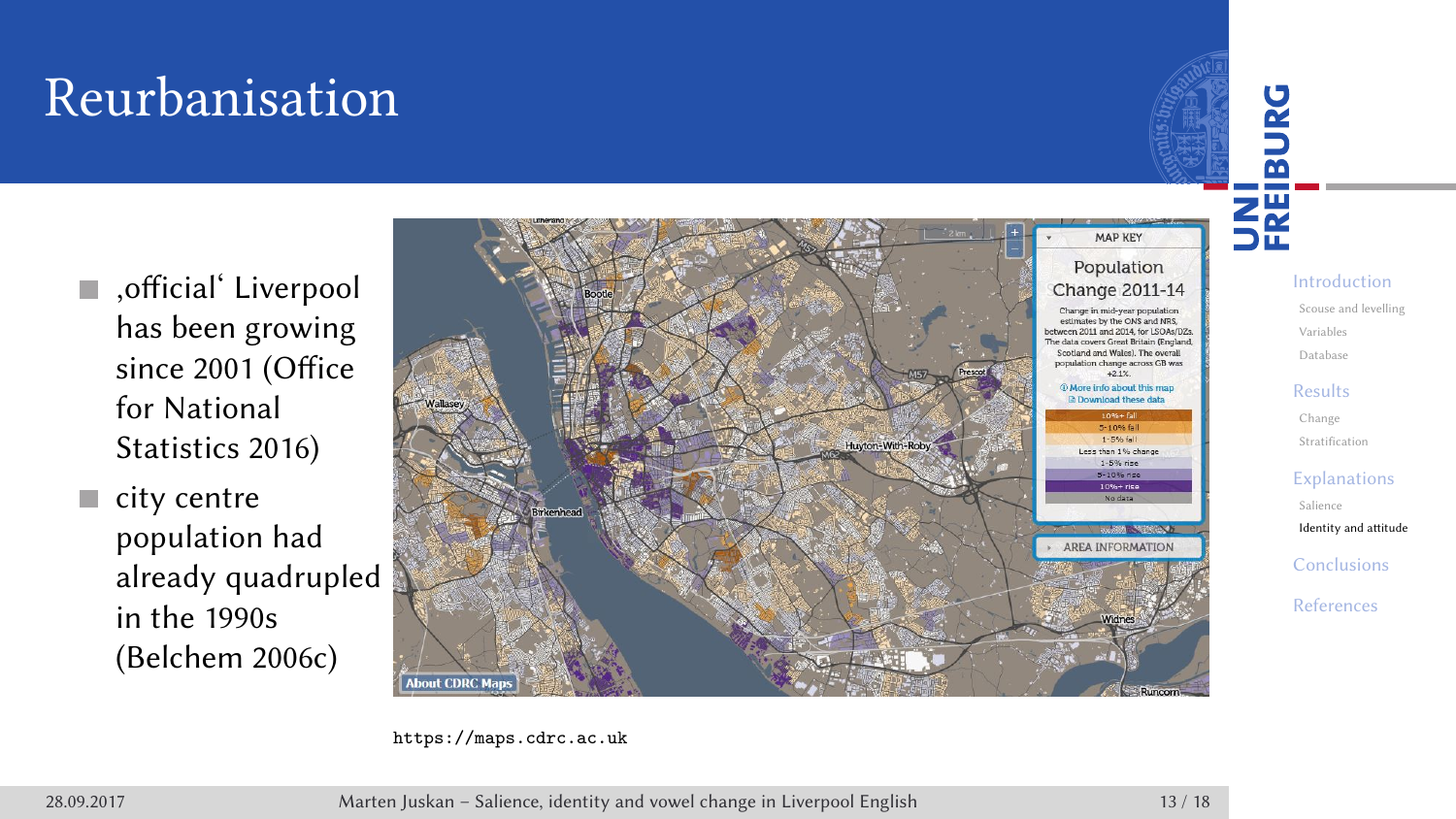#### In the north, but not of it?

**1** slightly diverging attitudes towards the larger region

- older speakers often embrace the idea that Liverpool is culturally separate from both north and south (cf. Belchem 2006d)
- middle-aged Liverpudlians think of Liverpool as special **within** the north of England
- young Scousers are quite happy with a secondary identity as Northerners
- **2** ultra-lax happy variants have been attested in several northern cities (Stoddart, Upton, and Widdowson 1999; Watts 2006) and interpreted as a marker of distance to the south of England (Flynn 2010)
- **3** young Liverpool speakers are changing in the same direction, possibly for the same reasons

UNI<br>FREIBURG Introduction Scouse and levelling Variables Database Results Change Stratification Explanations Salience Identity and attitude **Conclusions** References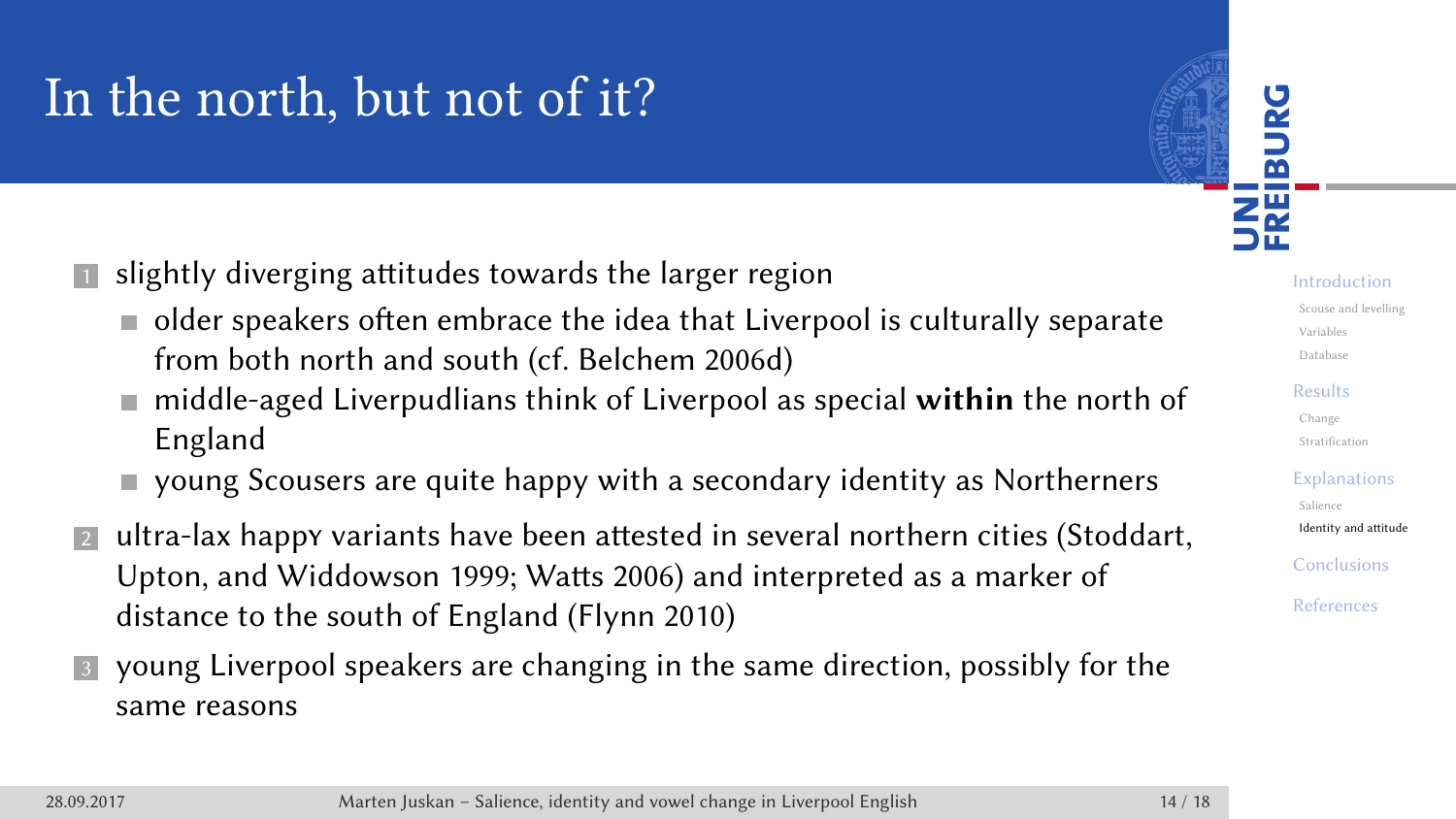#### Conclusions

- **I** NURSE realisations are becoming more , Scouse', possibly due to
	- declining salience
	- socioeconomic improvements
- **2** happy is becoming less local in apparent time, presumably due to changes in attitude towards Liverpool and the region
- **3** division of work between salient and non-salient features
	- more salient variables are used to express local identity
	- less salient ones allow showing solidarity with larger region (without signalling disloyalty to local norms)
- **4** Scouse remains distinct while also participating in levelling to a (limited) extent

UNI<br>FREIBURG Introduction Scouse and levelling Variables Database Results Change Stratificati Explanations Salience Identity and attitude **Conclusions** References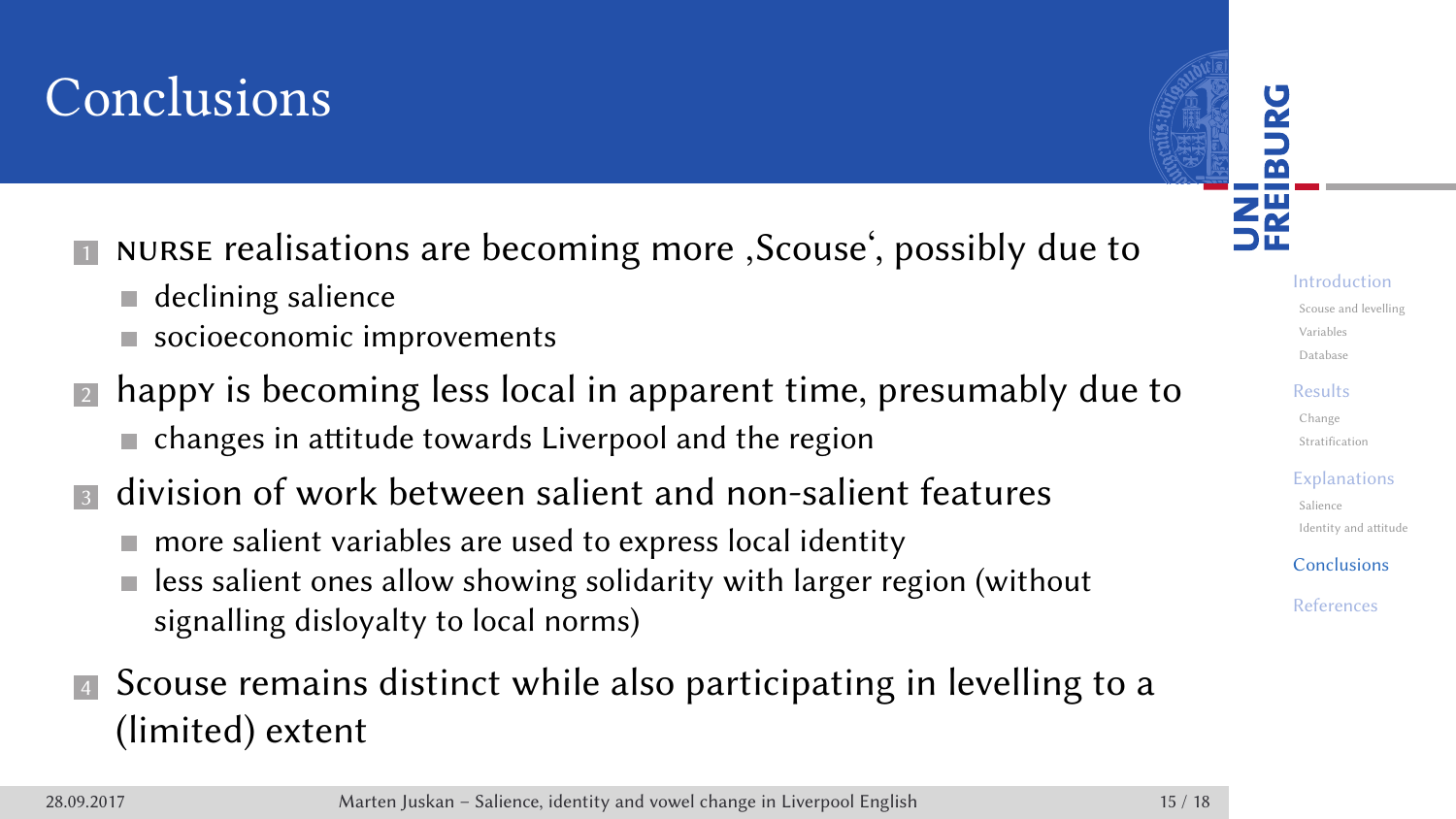#### References I



- Belchem, John (2006a). "'An accent exceedingly rare': Scouse and the inflexion of class". In: **Merseypride: Essays in Liverpool Exceptionalism**. Second. Liverpool: Liverpool University Press. 31–64.
- (2006b). "Celebrating Liverpool". In: **Liverpool 800: Culture, Character and History**. Ed. by John Belchem. Liverpool: Liverpool University Press. 9–57.
- (2006c). "Introduction: the new 'Livercool'". In: **Merseypride: Essays in Liverpool Exceptionalism**. Second. Liverpool: Liverpool University Press. xi–xxix.
- (2006d). **Merseypride: Essays in Liverpool Exceptionalism**. Second. Liverpool: Liverpool University Press.
- Flynn, Nicholas (2010). "Gender-based variation of word-final unstressed vowels by Nottingham adolescents". In: **Proceedings of the Second Summer School of Sociolinguistics**. (The University of Edinburgh, June 14–20, 2010). Ed. by Miriam Meyerhoff et al.
- Foulkes, Paul and Gerard J. Docherty, eds. (1999). **Urban Voices: Accent Studies in the British Isles**. London: Arnold. Garcia, Beatriz, Ruth Melville, and Tamsin Cox (2010). **Creating an impact. Liverpool's experience as European Capital of Culture**. url: http://www.liv.ac.uk/impacts08/ (visited on 09/03/2013).
- Honeybone, Patrick and Kevin Watson (2013). "Salience and the sociolinguistics of Scouse spelling: exploring the phonology of the Contemporary Humorous Localised Dialect Literature of Liverpool". In: **English World-Wide** 34.3. 305–340.
- Juskan, Marten (2016). "Production and perception of local variants in Liverpool English change, salience, exemplar
	- priming". PhD thesis. University of Freiburg.

Introduction

Scouse and levelling Variables

Database Results

Change Stratificat

Explanations

Salience Identity and attitud

Conclusions

References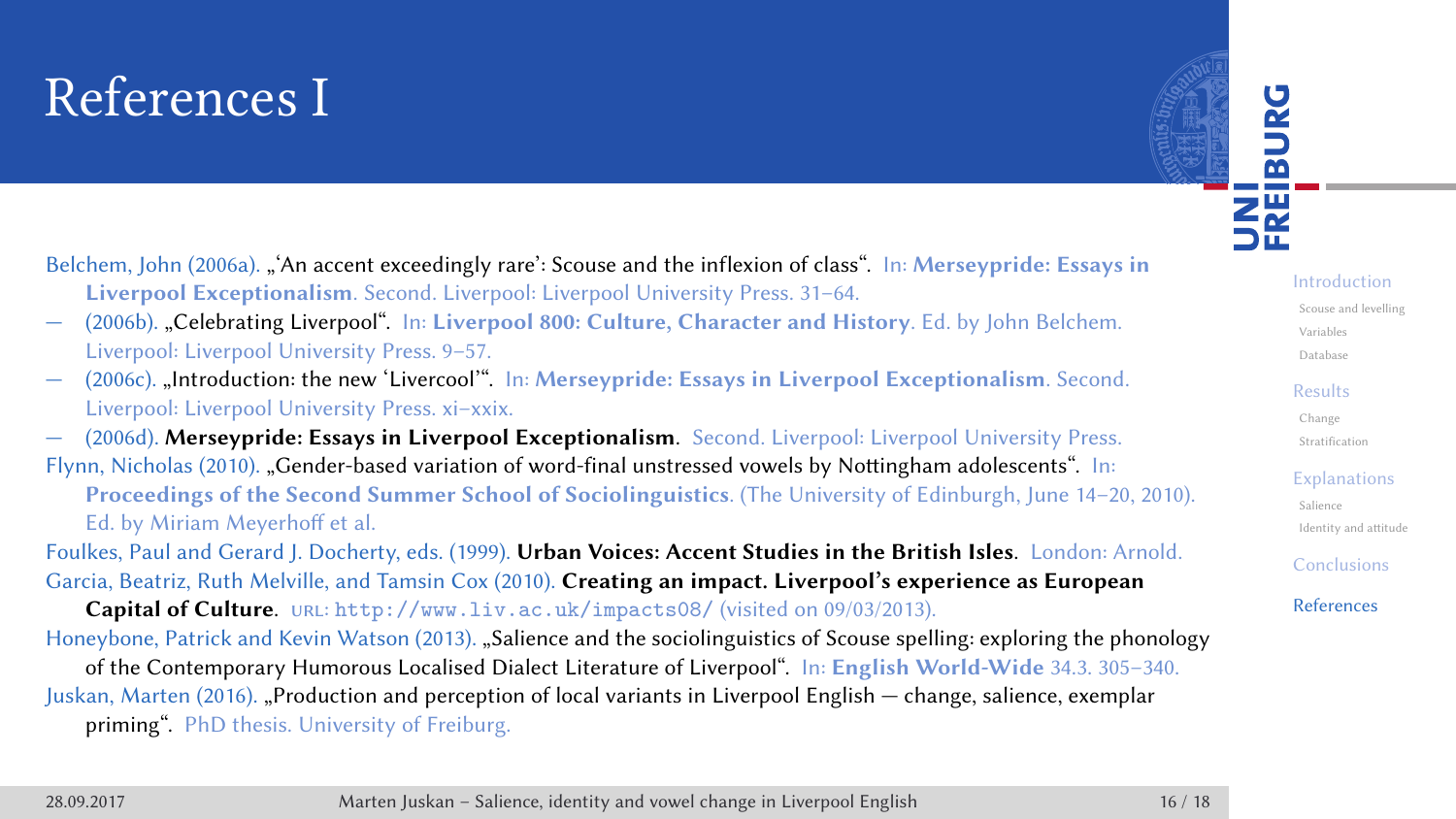#### References II

UNI<br>FREIBURG

Introduction Scouse and levelling Variables Database Results Change Stratificati Explanations Salience Identity and attitude Conclusions References

Montgomery, Chris (2007). "Northern English Dialects: A perceptual approach". PhD thesis. University of Sheffield. URL: http://etheses.whiterose.ac.uk/1203/.

Office for National Statistics (2016). **Nomis. Official Labour Market Statistics**. url: http://www.nomisweb.co.uk/ (visited on 01/19/2016).

Stoddart, Jana, Clive Upton, and J. D. A. Widdowson (1999). "Sheffield dialect in the 1990s: Revisiting the concept of NORMs". In: **Urban Voices: Accent Studies in the British Isles**. Ed. by Paul Foulkes and Gerard J. Docherty. London: Arnold. 72–89.

Trudgill, Peter (1999a). "Norwich: endogenous and exogenous linguistic change". In: **Urban Voices: Accent Studies in the British Isles**. Ed. by Paul Foulkes and Gerard J. Docherty. London: Arnold. 124–140. — (1999b). **The Dialects of England**. Second. Oxford: Blackwell.

Watson, Kevin (2007). "Is Scouse getting Scouser? Phonological change in contemporary Liverpool English". In: The **Mersey Sound: Liverpool's Language, People and Places**. Ed. by Anthony Grant and Clive Grey. Liverpool: Open House Press. 215–241.

- Watson, Kevin and Lynn Clark (2013). "How salient is the NURSE SQUARE merger?". In: English Language and Linguistics 17.2. 297–323.
- (2015). "Exploring listeners' real-time reactions to regional accents". In: **Language Awareness** 24.1. 38–59.

Watt, Dominic (2002). "'I don't speak with a Geordie accent, I speak, like, the Northern accent': Contact-induced levelling in the Tyneside vowel system". In: **Journal of Sociolinguistics** 6.1. 44–63.